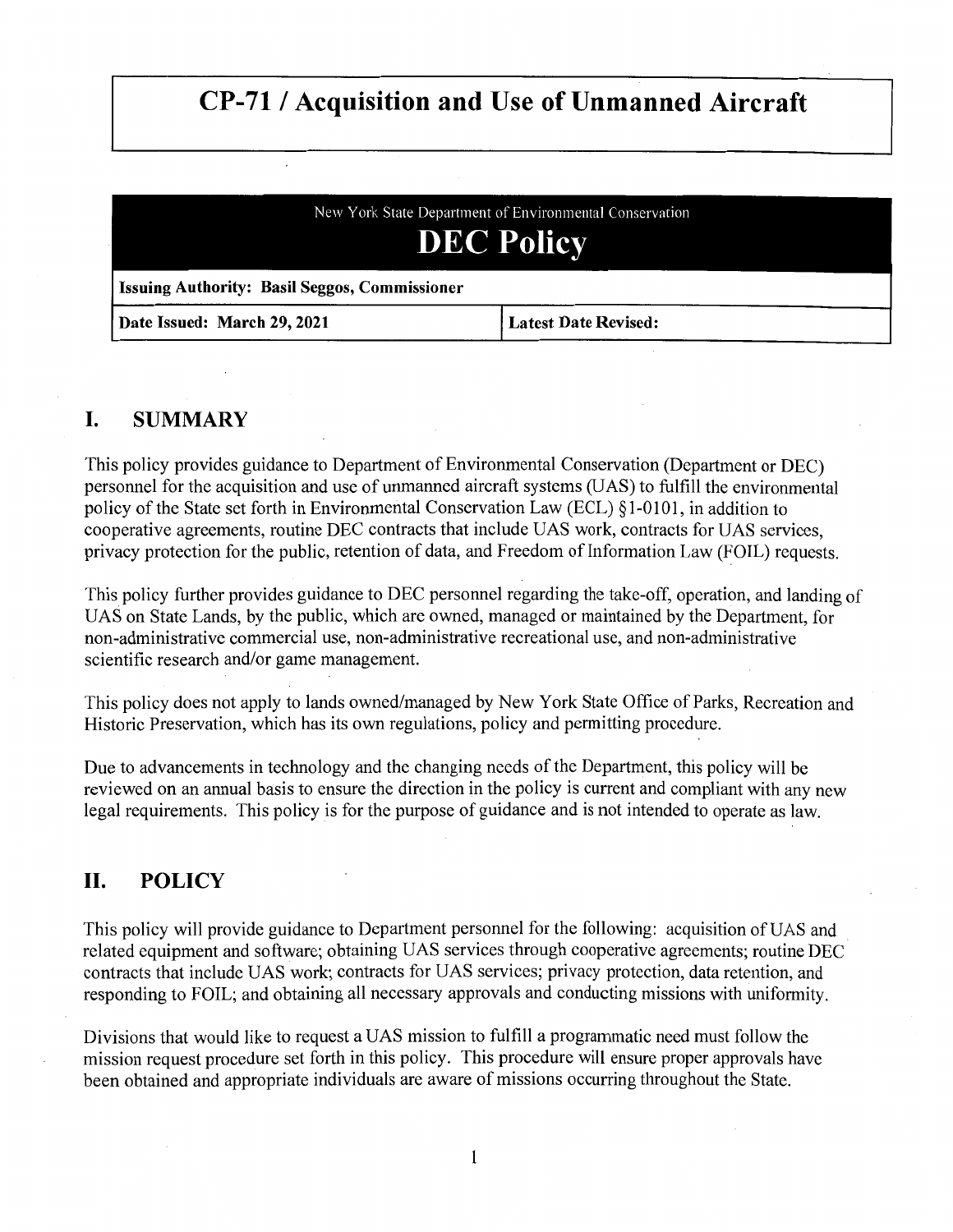The policy will also provide guidance to DEC personnel regarding the public's use of UAS on State Lands owned, managed or maintained by the Department. Such UAS uses may include nonadministrative commercial use, non-administrative recreational use, and non-administrative research and/or game management use on State Lands and conservation easements.

#### **A. DEFINITIONS APPLICABLE TO THIS POLICY**

- **1.** "Administrative Use" means any UAS use by DEC personnel, or contractor or cooperator acting on behalf of the Department.
- **2.** "Aviation Coordinator" means the individual responsible for all UAS program functions, including: administration, reviews and authorizations of UAS operations, assignments and tracking of equipment, UAS repairs, audits and quality control reviews, UAS training, pilot proficiency reviews, and flight records for crew members. Additional functions may be added or removed at the Commissioner's request.
- **3.** "Certificate of Waiver or Authorization (COA)" means an authorization issued by the Federal Aviation Administration (FAA) to a public operator <sup>1</sup> for a specific UAS. After a complete application is submitted, the FAA conducts a comprehensive operational and technical review. If necessary, provisions or limitations may be imposed as part of the approval to ensure the UAS can operate safely with other airspace users.
- **4.** "Commercial Use" means any UAS work performed for compensation or hire or furtherance of business.
- **5.** "Conservation Easement" means an easement, covenant, restriction or other interest in real property, created under and subject to the provisions of this title which limits or restricts development, management or use of such real property for the purpose of preserving or maintaining the scenic, open, historic, archaeological, architectural, or natural condition, character, significance or amenities of the real property in a manner consistent with the public policy and purpose set forth in section ECL §49-0301, provided that no such easement shall be acquired or held by the state which is subject to the provisions of article fourteen of the constitution.
- **6.** "Department Certified UAS Operator" means a permanent, seasonal, contract or volunteer employee authorized by the Department to operate an unmanned aircraft as Remote Pilot in Command, has completed an agency-approved training program, and meets all conditions of the COA and/or FAA Part 107.
- **7.** "Emergency" means a sudden or unexpected event which causes or threatens imminent harm or injury to a person, or there is the possibility of loss of life, endangerments to the public at large, the environment and/or the State's natural resources, and/or which requires an immediate response

<sup>&</sup>lt;sup>1</sup> Public Operator is defined as an organization that operates under Title 49 USC §40102(a)(41) and §40125(a)(2)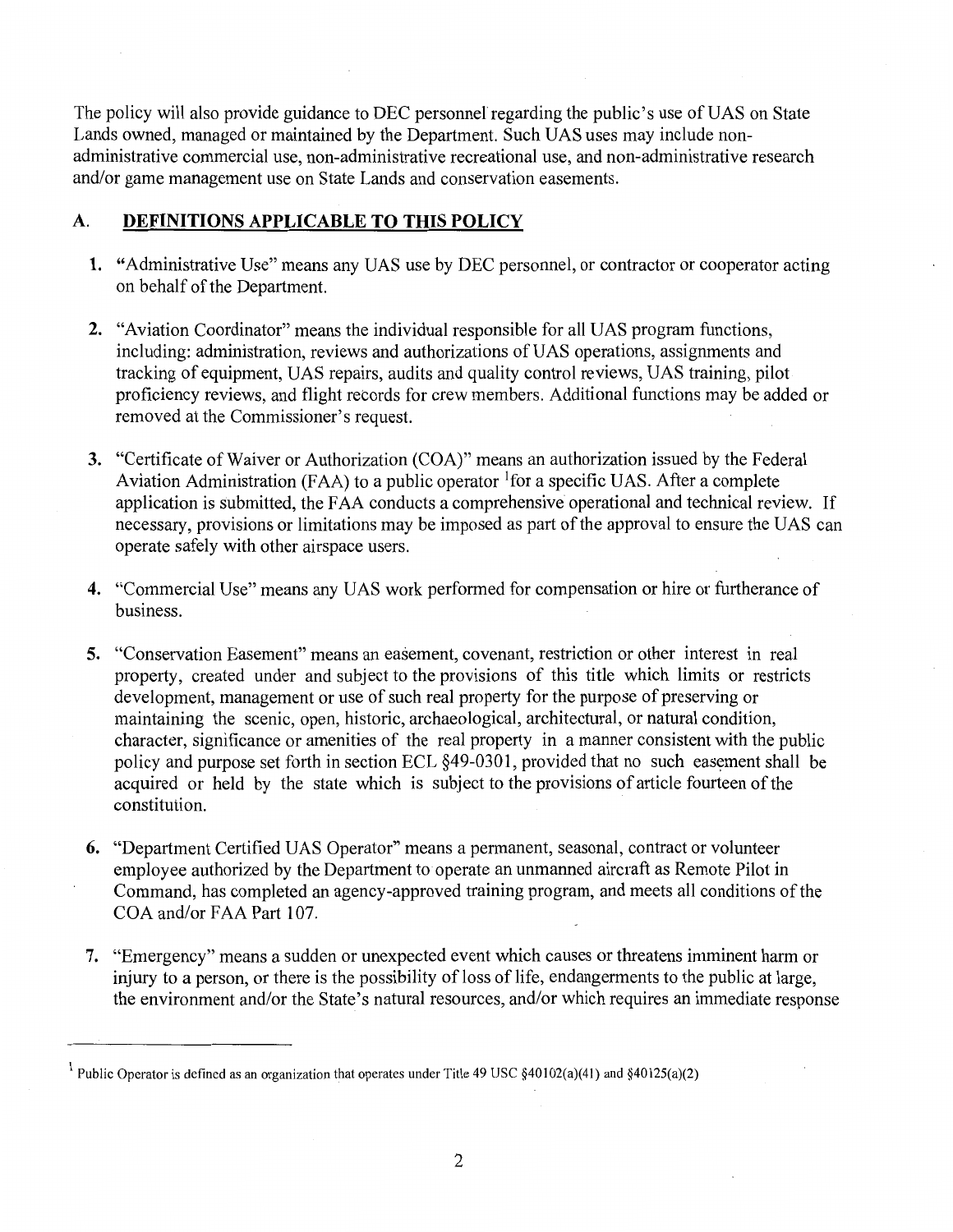and/or remedial action. Emergency also includes the collection of data that is time sensitive. This relates to the emergency both during and after the event.

- **8.** "Flight" means the take-off, in-flight, and landing part of the mission.
- **9.** "Flight Training" means any flight performed for the specific purpose of developing pilot skills and knowledge for future missions, learning and understanding the UAS components and its limitations, and/or learning and understanding pilot limitations for a particular environment or condition.
- **10.** "Forest Preserve" means the lands defined at Environmental Conservation Law §9-0101(6).
- **11.** "Mission" means the entire operation from initiation to completion and includes, planning and coordination, site assessment, pre-flight, flight, and post-flight. The mission can occur on one day and include one flight or multiple flights, or can be multiple flights and span multiple days.
- **12.** "Motorized Equipment" means machines not designed for transporting people, supplies or material, or for earth moving, but incorporating a motor, engine or other nonliving power source to accomplish a task, such as, but not limited to, chain saws, brush saws, rotary or other mowers, rock drills, cement mixers, and generators. (6 NYCRR 190.0(b)(9)).
- **13.** "National Airspace System (NAS)" means the network of the United States airspace.
- **14.** "Non-Administrative Use" means any UAS use by a member of the public not acting on behalf of DEC.
- **15.** "Non- Emergency" means missions that are not defined as emergency and include, but are not limited to, flight training, aerial mapping, environmental protection and remediation, silviculture, fisheries and wildlife management, insect and disease control, and environmental monitoring.
- **16.** "Operation" means the manipulation of the UAS flight controls, which includes autonomous flight by the pilot during the in-flight phase.
- **17.** "Program Manager" means a designated manager in a regional or central office, to whom a given land parcel or facility is assigned for management, e.g., Regional Wildlife or Fisheries Manager, Regional Forester, Regional Marine Habitat Protection Manager (Tidal Wetlands), Fish Hatchery Manager, or Regional Operations Supervisor.
- **18.** "Recreational Use" means any UAS work that is not performed for compensation or hire, or furtherance of business.
- **19.** "Remote Pilot in Command (RPIC)" means a person who has the final authority and responsibility for the operation and safety of a flight; has been designated as RPIC before or during the flight; and holds the appropriate certificate, rating, and/or endorsement if appropriate, for the conduct of the flight.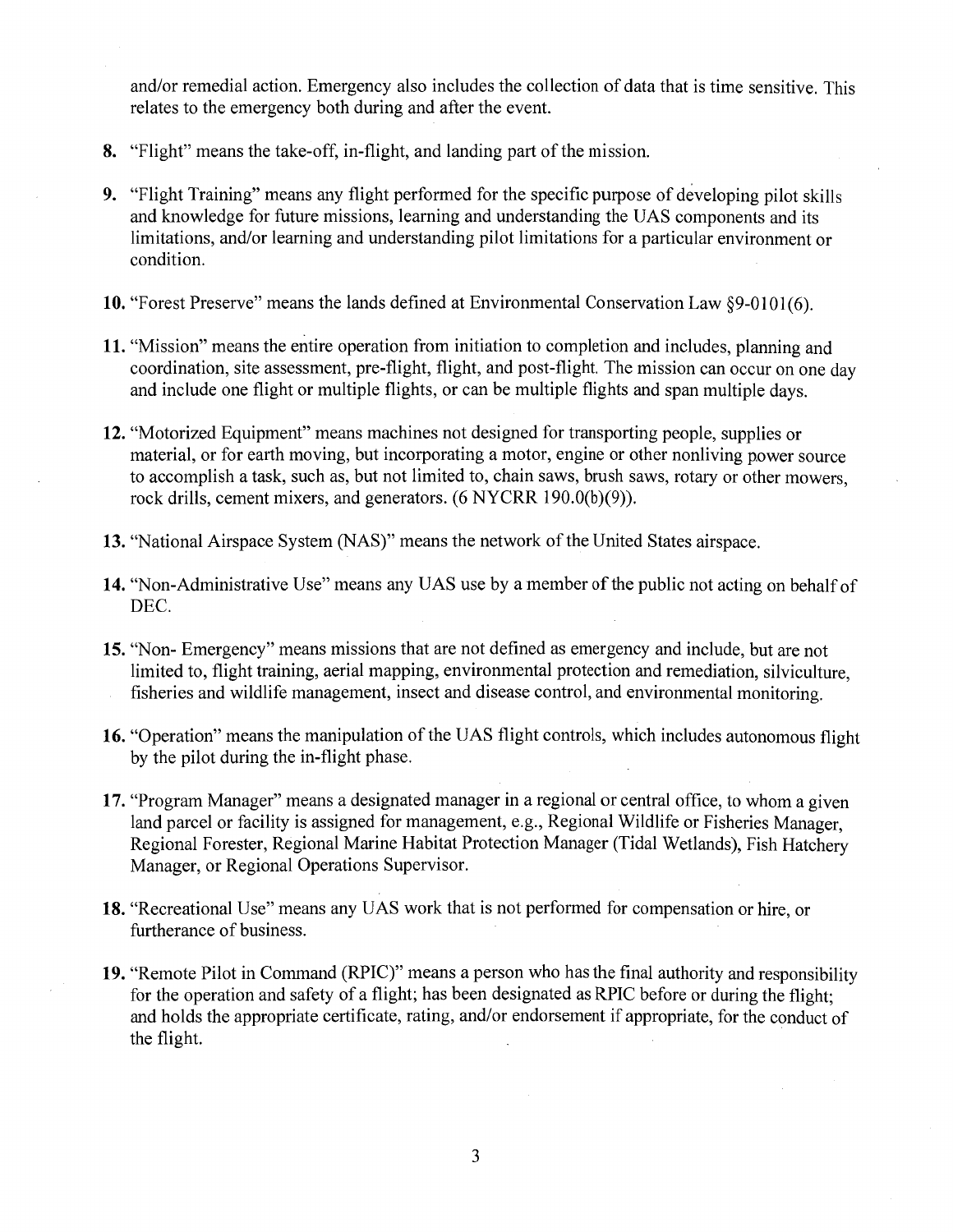- **20.** "State Lands" means lands under the jurisdiction of the Department that are administered by the Division of Lands and Forests, the Division of Operations, and the Division of Fish and Wildlife, including but not limited to such lands as Wildlife Management Areas, Fish and Wildlife Management areas, unique areas, State forests, reforestation areas, multiple use areas, forest preserve, conservation areas, natural resource management areas, preserves, campgrounds and environmentally sensitive lands, and to those rights owned and managed by the State as conservation easements as defined in 6 NYCRR 190.12.
- **21.** "UAS Program Representative" means the individual assigned to assist the Aviation Coordinator with UAS Division level needs, such as reviews, information and administrative reciprocity, assignments and tracking of equipment, overseeing needed UAS repairs, conducting audits and quality control reviews, organizing training, proficiency reviews, and flight records for crew members.
- **22.** "Unmanned Aircraft Systems (UAS)" means an unmanned aircraft and its associated elements (including communication links and the components that control the unmanned aircraft) that are required for the safe and efficient operation of the unmanned aircraft in the National Airspace System.

# **B. ACQUISITION OF UAS AND RELATED EQUIPMENT AND SOFTWARE**

All UAS and related equipment and software purchase requests must be made following consultation with the Aviation Coordinator. Divisions should not purchase UAS and related equipment without prior approval from the Aviation Coordinator. All purchases must adhere to Division of Management and Budget guidelines, with all necessary approvals obtained prior to purchase.

# **C. POLICY AND PROCEDURES FOR ADMINISTRATIVE USE OF UAS**

#### DEPARTMENT USE

All Department Certified UAS Operators must adhere to the procedures outlined in the UAS Program Binder document administrated by the Aviation Coordinator. Only Department Certified UAS Operators are permitted to operate UAS for emergency or non-emergency missions. Department staff interested in becoming a Certified UAS Operator should contact the Aviation Coordinator.

In addition, Department Certified UAS Operators must abide by the following to ensure compliance with the Department's UAS Program. Any deviation or refusal to abide by the requirements and procedures of the UAS Program will be documented and appropriate action may be taken.

- (1) The UAS Program Binder must be kept on-site and available to the RPIC for all UAS operations. The RPIC must keep his/her UAS Program Binder current with all necessary updates, additions, or deletions, as provided by the Aviation Coordinator.
- (2) Department issued drones should only be used by Department Certified UAS Operators in their official capacity as a DEC employee, unless otherwise approved in advance by Aviation Coordinator.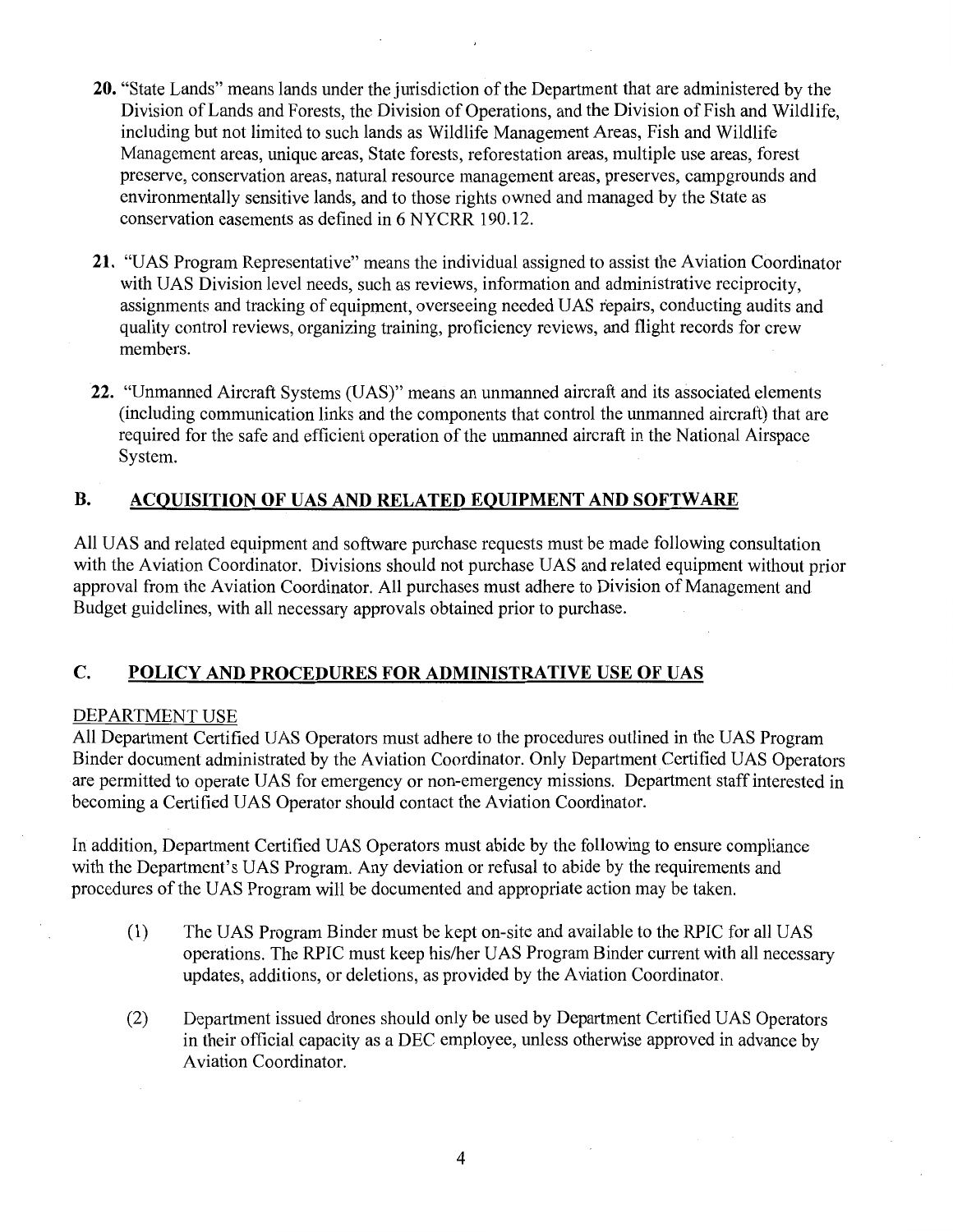- (3) Department Certified UAS Operators may not use DEC issued drones for non-workrelated purposes or for any purpose that is not authorized in advance by the Commissioner, or Aviation Coordinator or his/her designee, with the exception of emergency missions.
- (4) Department Certified UAS Operators shall not use personal drones for work-related purposes.

#### COOPERATIVE AGREEMENTS

Cooperative Agreements, for the purpose of performing work for the Department, entered into by the Department with other states, other New York state agencies or entities, the federal government, foreign governments, municipal subdivisions of New York State or private individuals, with an intention to use UAS for work, including emergencies, under that agreement, must be vetted through the Aviation Coordinator. If the Department is aware that UAS will be used, the person or entity requesting UAS use must complete the Department's UAS Mission Planning Form.

The Aviation Coordinator will review the request within thirty (30) days and respond in writing to the Program Manager with any comments or changes. If the Program Manager does not receive a response within 30 days, the request is deemed approved. Once all comments and changes have been satisfactorily addressed by both the Aviation Coordinator and Program Manager, the Aviation Coordinator or his/her designee will advise the Program Manager in writing to proceed and seek any remaining approvals for execution of the Cooperative Agreement.

#### **CONTRACTORS**

Contractors performing work on DEC's behalf, at a site which has DEC oversight, may choose to utilize UAS to assist in completing the work. If the Department is aware that UAS will be used, the contractor must fill out the Department's UAS Mission Planning Form.

The Aviation Coordinator will review the request within thirty (30) days and respond in writing to the Program Manager with any comments or changes. If the Program Manager does not receive a response within 30 days, the request is deemed approved. Once all comments and changes have been satisfactorily addressed by both the Aviation Coordinator and Program Manager, the Aviation Coordinator or his/her designee will advise the Program Manager in writing to proceed.

#### **D. CONTRACTING FOR UAS SERVICES**

Any proposal or request to contract specifically for UAS services must first be vetted through the Aviation Coordinator. The proposal or request will first be evaluated to determine whether the UAS mission(s) can be accomplished by DEC's UAS Program. If the mission will ultimately be performed by an outside contractor, a UAS Mission Planning Form must be submitted to the Aviation Coordinator for review prior to any flight. The Aviation Coordinator will review the request within thirty (30) days and respond in writing to the Program Manager with any comments or changes. Once all comments and changes have been satisfactorily addressed by both the Aviation Coordinator and Program Manager, the Aviation Coordinator or his/her designee will advise the Program Manager in writing to proceed in accordance with DEC contracting requirements.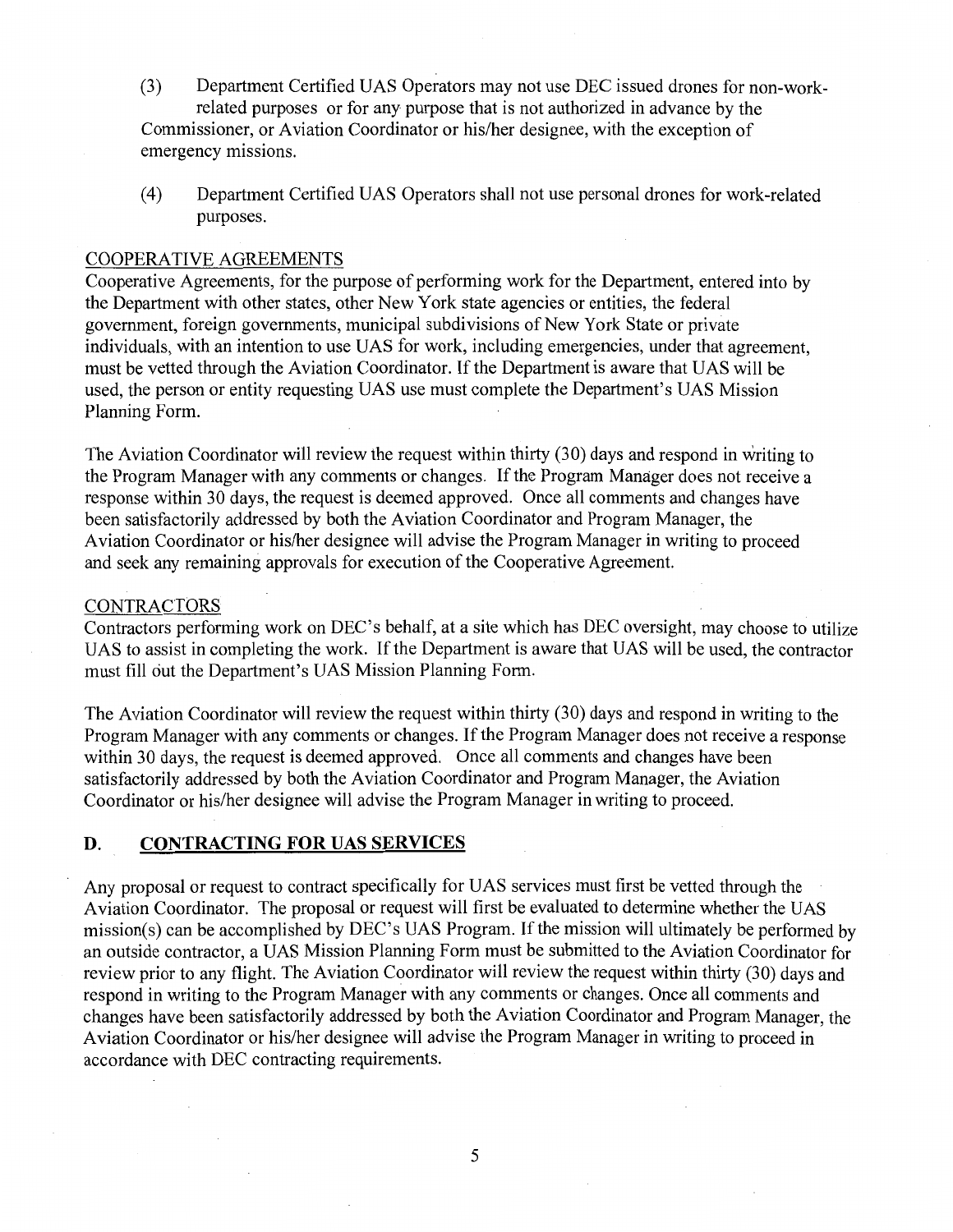# **E. GUIDANCE FOR DEC PERSONNEL TO MANAGE PUBLIC'S NON-ADMINISTRATIVE USE OF UAS ON STATE LANDS**

#### FOREST PRESERVE

The regulations of the Department of Environmental Conservation (6 NYCRR §196.8), the Adirondack Park State Land Master Plan, and the Catskill Park State Land Master Plan prohibit the recreational use of motorized equipment on lands classified as wilderness, primitive and canoe in the Adirondack Park, and lands classified as wilderness or primitive bicycle corridor in the Catskill Park, except at times and locations and for the purposes authorized by the Department or in the performance of activities authorized by an easement or use reservation on lands subject to such easement or use reservation. As noted above, motorized equipment is defined by both the regulations as well as the ASLMP and the CSLMP as "machines not designed for transporting people, supplies or material, or for earth moving but incorporating a motor, engine or other nonliving power source to accomplish a task, such as, but not limited to, chain saws, brush saws, rotary or other mowers, rock drills, cement mixers, and generators." 6 NYCRR §190.0(b)(9).

As defined in this policy, UAS meet the definition of "motorized equipment." Therefore, such public use of UAS shall be prohibited in wilderness, primitive, canoe and primitive bicycle corridors, except as permitted for administrative and/or emergency use by the Department.

#### DEPARTMENT CONSERVATION EASEMENTS

Any member of the public requesting non-administrative commercial use, non-administrative recreational use, or non-administrative research and/or game management use, on lands encumbered by a Department-held conservation easement, will be required to contact the appropriate DEC regional office to determine if the proposed use is in accordance with the terms set forth in the conservation easement. The regional office staff will, in consultation with the landowner, determine if such use is prohibited by the terms of the easement or whether the use of UAS conflicts with the existing use(s) of the land.

#### STATE LANDS GENERALLY

The Department has the authority to manage the various lands of the State under its jurisdiction and other natural resources of the State pursuant to Environmental Conservation Law  $\S 03$ -0301(1)(b)<sup>2</sup>. For example, the Regulations of the Department of Environmental Conservation Part 190 set forth acceptable uses of certain State lands under the jurisdiction of the Division of Lands and Forests and the Division of Operations. Specifically, 6 NYCRR 190.8 provides that individuals seeking to conduct certain activities on such State lands must obtain a permit from the Department. As more fully set out below, and in accordance with 190.8(ac), 190.8(ad) and 190.8(ae), individuals seeking to sponsor,

<sup>&</sup>lt;sup>2</sup> Environmental Conservation Law  $§03-0301(1)$  "It shall be the responsibility of the department, in accordance with such existing provisions and limitations as may be elsewhere set forth in law, by and through the commissioner to carry out the environmental policy of the state set forth in section 1-0101 of this chapter. In so doing, the commissioner shall have power to: (b) Promote and coordinate management of water, land, fish, wildlife and air resources to assure their protection, enhancement, provision, allocation, and balanced utilization consistent with the environmental policy of the state and take into account the cumulative impact upon all of such resources in making any determination in connection with any license, order, permit, certification or other similar action or promulgating any rule or regulation, standard or criterion;"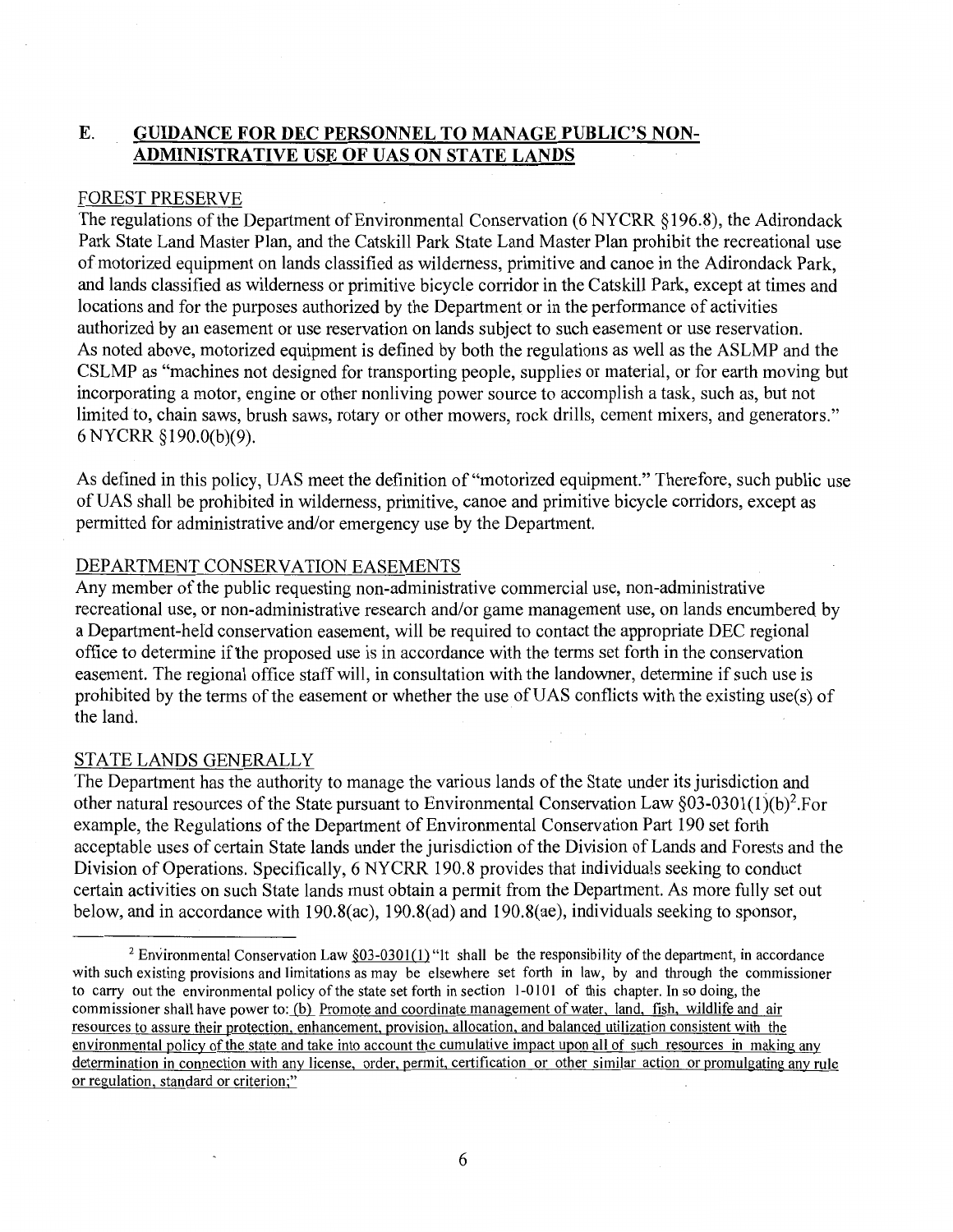conduct or participate in an event of more than 20 people on state lands; individuals seeking to sponsor, conduct or participate in a research project on State lands; individuals seeking to sponsor, conduct or participate in: advertising, weddings, commercial film making activities or film making activities that exclude other public use of the area, and other similar events, must receive authorization from the Department.

# **F. GUIDANCE FOR DEC PERSONNEL TO MANAGE PUBLIC'S NON-ADMINISTRATIVE COMMERCIAL USE OF UAS ON STATE LANDS**

In accordance with 6 NYCRR 190.8(ae), any member of the public requesting non-administrative commercial use of UAS on State Lands owned, managed or maintained by the Department,<sup>3</sup> is required to apply for a Temporary Revocable Permit (TRP) before permission may be granted. All other nonadministrative commercial use of UAS on State Lands owned, managed, or maintained by the Department is prohibited.

The Department issues TRPs in its sole discretion for the temporary use of State Lands only for activities that are in compliance with all constitutional, statutory and regulatory requirements; the Adirondack and Catskill State Land Master Plans; adopted Unit Management Plans and Recreation Management Plans; the Adirondack Park Agency/DEC MOU; Department policies; approved work plans and guidance documents; and that have negligible or no permanent impact on the environment. TRPs are subject to all other applicable state and federal requirements and subject to any required federal, state or local permit requirements.

- 1. Indiviquals seeking to conduct non-administrative commercial UAS use on State Lands must obtain a TRP in accordance with Environmental Conservation Law (ECL) Articles 3, 9, 11 and 51 and 6 NYCRR 190.8(ae)<sup>4</sup>. Such TRP application shall also include a UAS Mission Planning form. The UAS Mission Planning Form shall be submitted to the Aviation Coordinator for review and approval before a TRP can be issued.
- 2. The applicant must follow all Special Terms and Conditions for UAS operations on State Lands. Such Special Terms and Conditions shall include a UAS Mission Planning Form.

# **G. GUIDANCE FOR DEC PERSONNEL TO MANAGE PUBLIC'S NON-ADMINISTRATIVE RECREATIONAL USE OF UAS ON STATE LANDS**

Any member of the public using UAS for recreational use on State Lands owned, managed or maintained by the Department must be in compliance with existing DEC statutes, regulations and policies and any other applicable Federal and/or State statutes. If required by existing statute, regulation or other legal requirement, the public will be required to obtain a TRP from the Department for the use of UAS on State Lands owned, managed, or maintained by the Department, unless otherwise prohibited.

Any member of the public proposing to use UAS on such State lands should contact the local DEC regional office to determine if any legal requirements apply. The Department issues TRPs in its sole

<sup>3</sup>6 NYCRR 190.8(ae) "On State lands, no person shall sponsor, conduct, or participate in: advertising, weddings, commercial film making activities or film making activities that exclude other public use of the area, and other similar events, except under permit from the Department."

<sup>4</sup>Please refer to DEC Program Policy ONR-3 for additional guidance on how to submit an application for a TRP.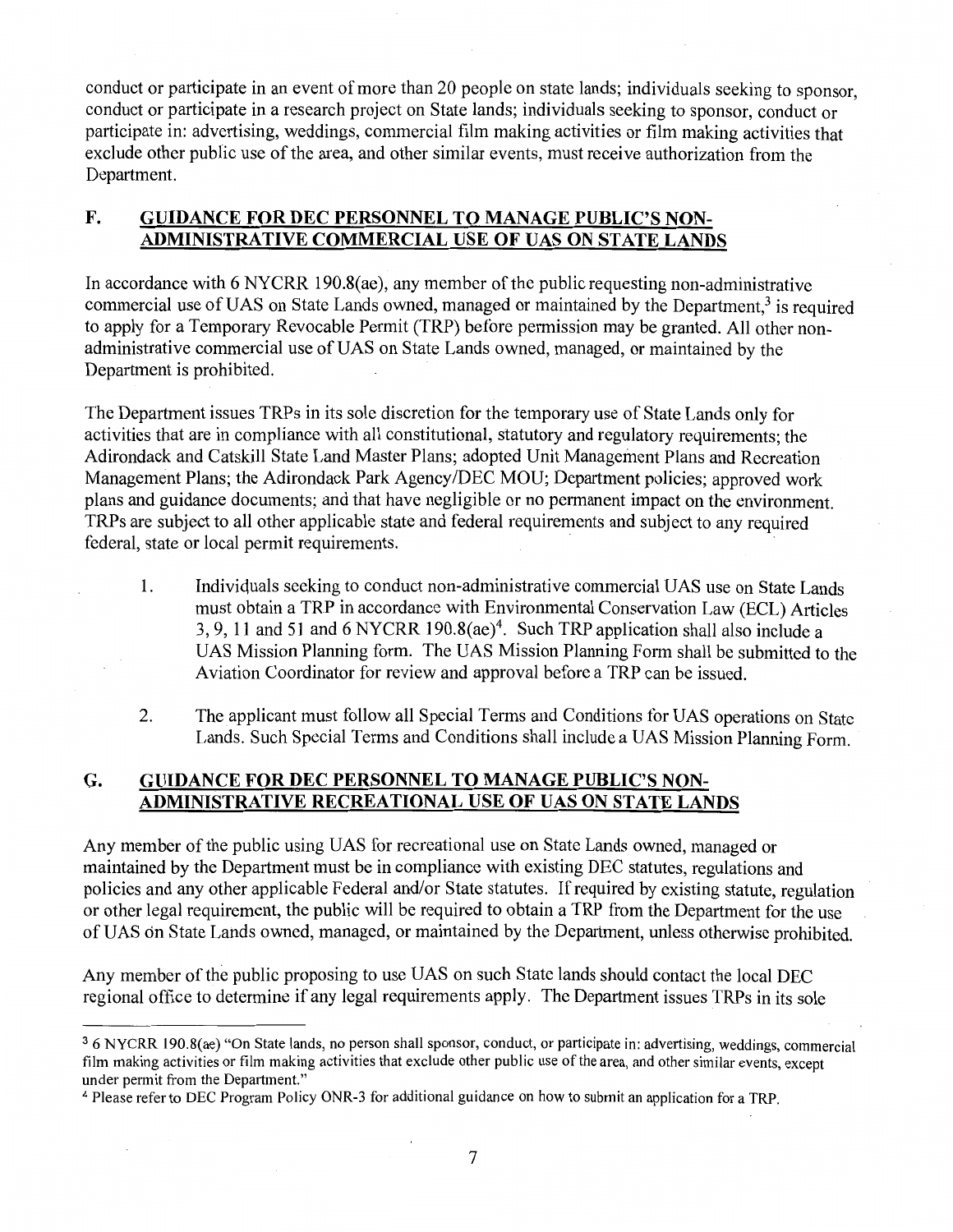discretion for the temporary use of State Lands only for activities that are in compliance with all constitutional, statutory and regulatory requirements. Any DEC employee receiving such a request shall contact the Aviation Coordinator who shall coordinate with the applicable program(s) to determine the appropriate response.

In accordance with 6 NYCRR section 196.8, the Adirondack Park State Land Master Plan, the Catskill Park State Land Master Plan, recreational use of motorized equipment is prohibited on lands classified as wilderness, primitive and canoe in the Adirondack Park and lands classified as wilderness or primitive bicycle corridor in the Catskill Park, except at times and locations and for the purposes authorized by the Department or in the performance of activities authorized by an easement or use reservation on lands subject to such easement or use reservation.

# **H. GUIDANCE FOR DEC PERSONNEL TO MANAGE THE PUBLIC'S NON-ADMINISTRATIVE RESEARCH AND/OR GAME MANAGEMENT USE OF UAS ON STATE LANDS**

Any member of the public using UAS for non-administrative research and/or game management use on State Lands owned, managed or maintained by the Department must be in compliance with existing DEC statutes, regulations and policies. In accordance with 6 NYCRR 190.8(ad), prior to UAS use, an application for a TRP must be submitted to Central Office or the appropriate Regional Office and obtained prior to flight. It is within the Department's sole discretion regarding the issuance of such permit. The TRP application must also include a UAS Mission Planning Form. The UAS Mission Planning Form shall be submitted to the Aviation Coordinator for review and approval before a TRP can be issued.

# **I. ACCESS /PERMISSION FROM PRIVATE LANDOWNERS FOR DEC ADMINISTRATIVE USE**

UAS are one of a number of tools the Department can utilize to fulfill its mission. Having the authority to fly in the National Airspace System does not in itself bestow any rights upon the Department, separate and apart from any existing legal authority, without prior landowner permission.

Non-Emergency Launching, Operation, or Landing on Private Property: Permission must be obtained from private landowners if DEC will launch, operate or land the UAS on private property. Program staff in each Division should obtain a signed copy of the UAS Notice and Access Agreement Form from the landowner.

Flying over Private Property: If upon review of the Mission Request Form by the Aviation Coordinator, it is determined that prior permission must be obtained to fly over private property, even if DEC will not launch, operate or land the UAS on private property, a Notice and Access Agreement Form must be signed by the landowner to obtain permission.

In the event an emergency exists, the Department may proceed with launching, operation, overflight or landing on private property without a signed landowner consent.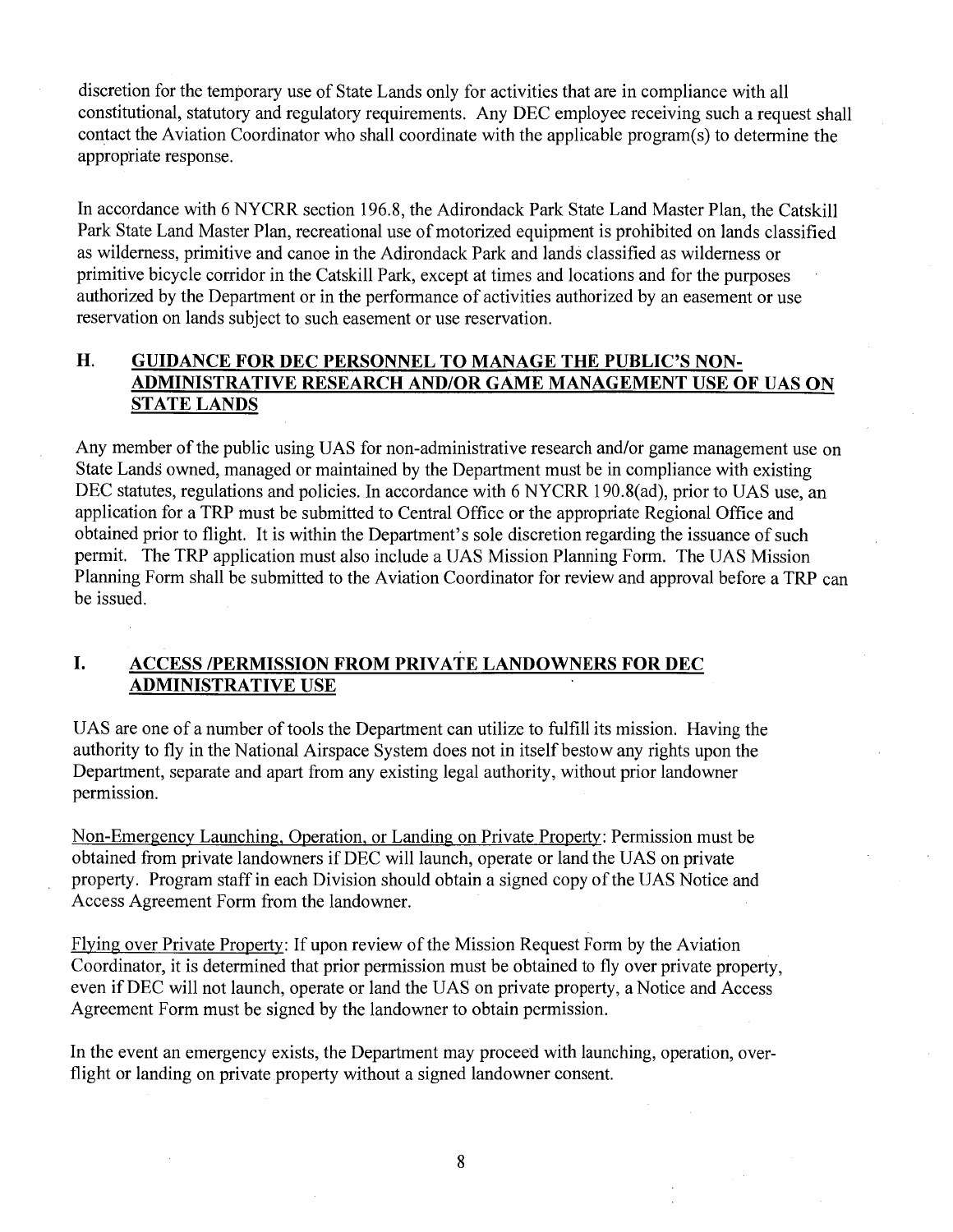#### **J. PRIVACY PROTECTION, DATA RETENTION, AND FOIL**

Department personnel must comply with any applicable statewide Privacy Protection Policies and DEC Policies when using UAS for State purposes.

Videos, pictures, data or any other information generated by, or gathered from, a UAS is considered a Department record and must be managed appropriately. Data shall be retained in accordance with the record retention schedule of each Division and/or the UAS data retention schedule, once developed. The UAS data retention schedule will be maintained by the Aviation Coordinator and Office of General Counsel.

Incidental images of identifiable individuals that are recorded will be deleted according to established procedures within 180 days, unless it has been determined that such information is either: (1) necessary to an authorized mission; or (2) necessary or relevant to an investigation into unlawful activity.

Request for Department records should be made pursuant to a Freedom of Information Law (FOIL) request and shall comply with Public Officers Law §87 (Access to Agency Records) and §94 (Personal Privacy Protection Law).

The Department may share data with project collaborators, without a FOIL request, when a proper data sharing agreement has been completed and signed by the requesting party, and the Aviation Coordinator has given written permission.

# **III. PURPOSE AND BACKGROUND**

The Department is tasked with conserving, improving and protecting environmental quality, and will utilize UAS as a tool to further serve the people, lands, waters and natural resources of New York State. A UAS Task Force (Task Force), formed in February 2015, was comprised ofrepresentatives from several Divisions within the Department. The Task Force evaluated the different types of platforms, potential uses, costs and Federal Aviation Administration (FAA) regulatory requirements. Recognizing the benefit of acquiring UAS as a supplemental tool for fulfilling missions, the Department applied to the FAA for approval to operate UAS in the National Airspace System (NAS). A revised Certificate of Waiver or Authorization (COA) was obtained from the FAA on March 4, 2019 and is valid for two years, after which the Department will apply for a renewal. The COA is a blanket authorization allowing the Department to operate as a public aircraft anywhere in the Contiguous United States (CONUS), while adhering to specific limitations and provisions set forth in the COA.

Many Department uses of UAS were identified by the Task Force including Public Safety (search  $\&$ rescues, dam breaks, wildfire migration and tracking, release of hazardous substances, natural disasters). Natural Resource Detection, Monitoring and Mitigation (detect patterns of insect and disease vectors, deterioration of wetland habitat, assess land use changes, radio signal tracking for wildlife, surface water vegetation and turbidity assessment for water quality, and geological mapping), and Conservation Easement and State Land Baseline Monitoring (monitor timber harvesting, document forest management activities, building encroachment and timber theft, and monitor trail and road networks for all-terrain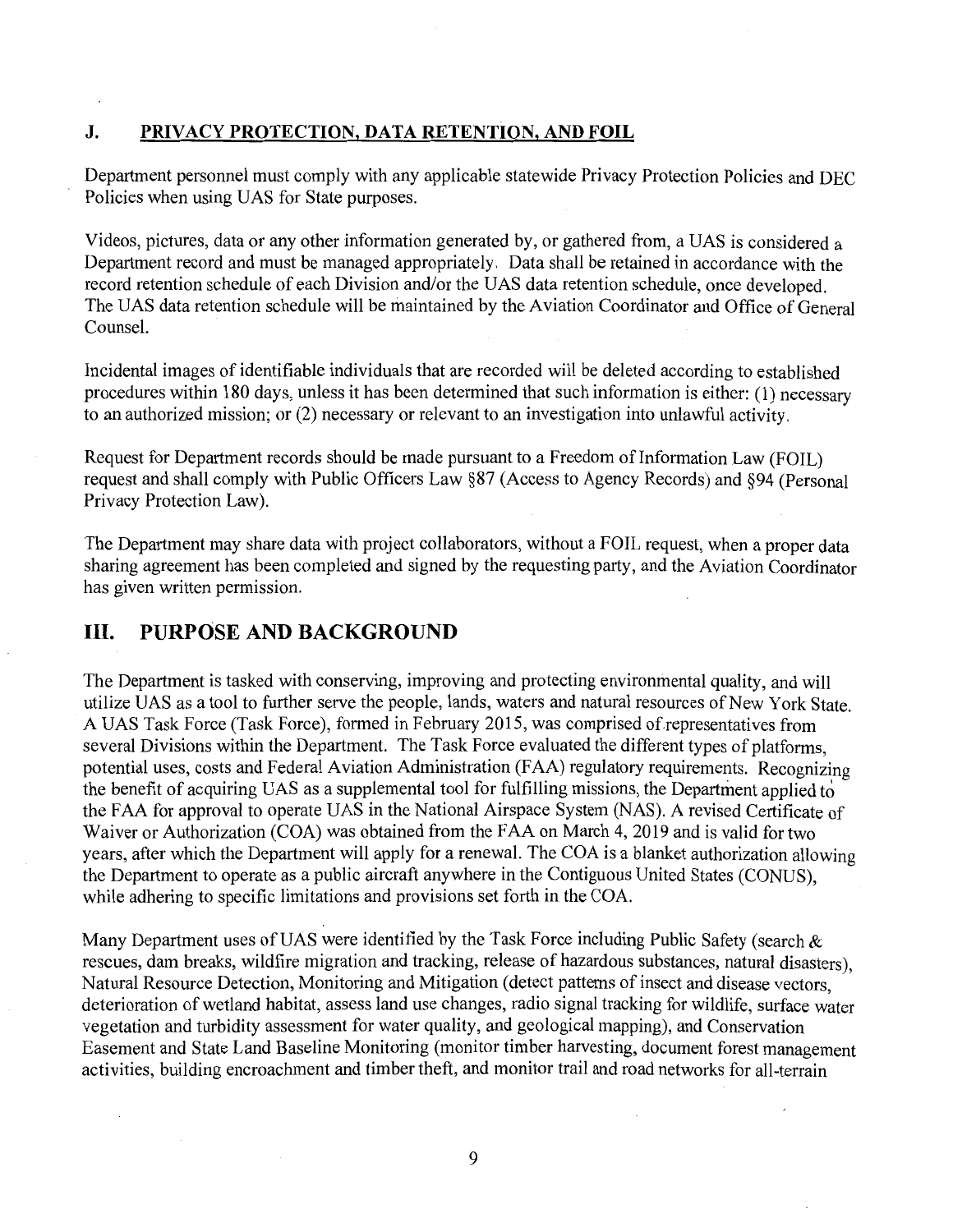usage on public lands). This list is by no means limiting or exhaustive, and should be seen as examples, particularly given the current breadth and expanding responsibilities of the Department.

The UAS Program is focused on providing safe, efficient and legal ways of collecting and analyzing environmental conditions and concerns, by enhancing the Department's ability to detect and mitigate any threats more quickly and accurately, by using these new technologies. These necessary improvements will keep pace with a changing world, ensuring the health, safety and welfare of the people of the State of New York, and preserve their overall economic and social well-being.

# **IV. RESPONSIBILITY**

It shall be the responsibility of all Department divisions, regions and staff to implement the guidelines and procedures set forth in this policy. The Aviation Coordinator, in conjunction with the Office of General Counsel, shall provide oversight of this Policy and review it at least annually to ensure compliance with existing requirements, any new FAA regulatory oversight requirements, and new and emerging technology. The Aviation Coordinator has the authority to administer and make decisions on behalf of the UAS Program, in consultation with the Office of General Counsel, Deputy Commissioner of Public Protection and Executive Staff. Any DEC staff dealing with a UAS matter should consult with the Aviation Coordinator in Central Office to ensure consistency.

# **V. PROCEDURE FOR ADMINISRA TIVE USE OF UAS**

All UAS operations performed by Department Certified UAS Operators must adhere to the following mission request procedures.

# **A. EMERGENCY MISSION APPROVAL & PLANNING REQUIREMENTS**

Emergency Mission Approval Process

- 1. Requestor shall contact a RPIC listed on the RPIC Agency List, for the proposed area of operation. Requestor shall select an appropriate RPIC from the list based on the RPIC's proximity to the location of the emergency.
- 2. The RPIC contacted for the emergency shall notify, via email, text or phone call, the Aviation Coordinator within 1 hour or as soon as practical, and provide:

a. County and Municipality,

b. Coordinates (if available), and

- c. Brief description of mission.
- 3. If required, the RPIC contacted for the emergency shall organize and deploy additional pilot resources to the emergency or shall delegate the responsibility to the Aviation Coordinator or an authorized designee.
- 4. In the event of an emergency, UAS flight operations may be conducted without prior approval from the Aviation Coordinator or UAS Program Representative when the RPIC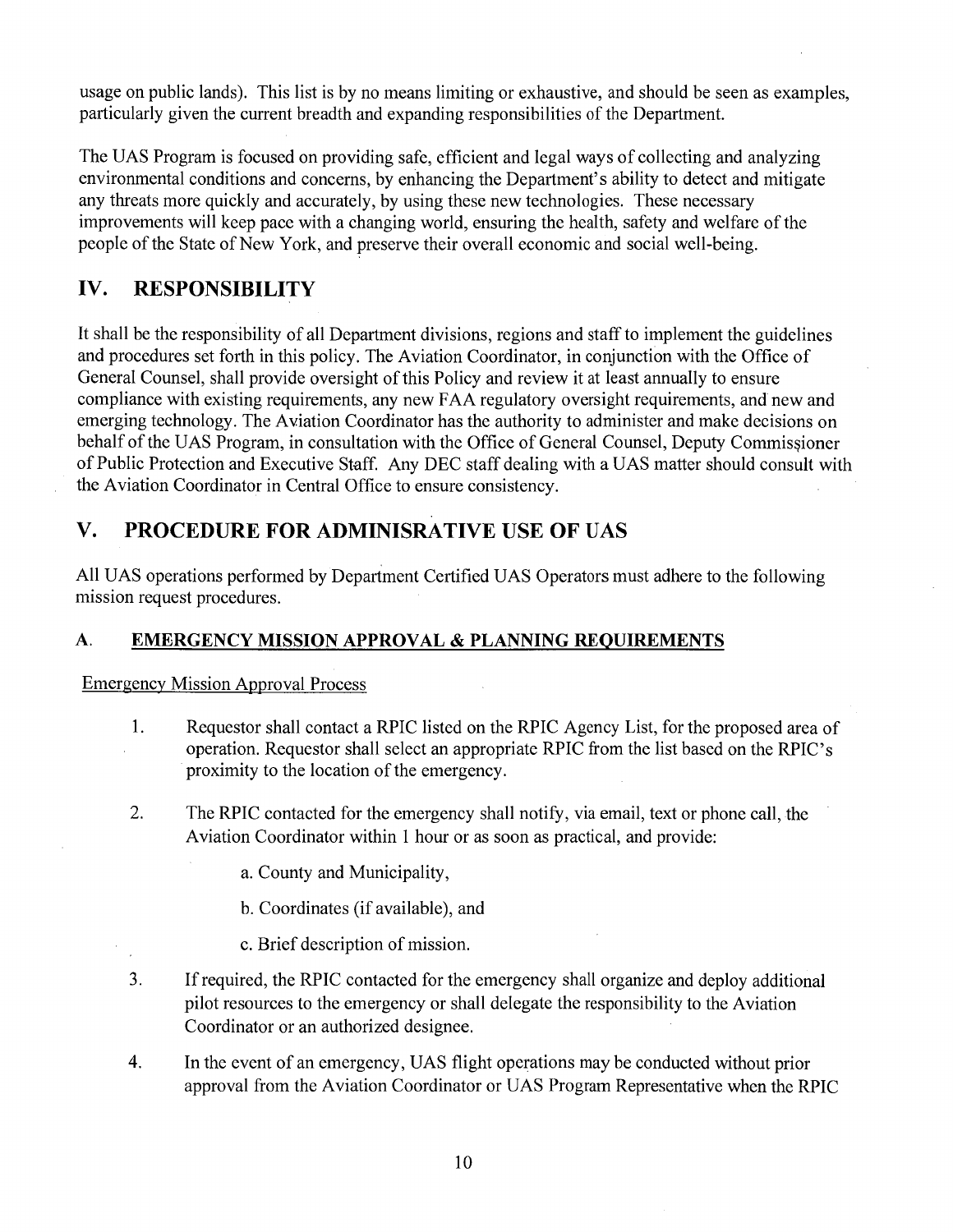has completed all requirements of the Standard Operating Procedures for emergency deployment of UAS. All emergency flights should be coordinated with the Emergency Management Unit, when feasible.

#### **B. NON-EMERGENCY MISSION APPROVAL & PLANNING REQUIREMENTS**

#### Non-Emergency Mission Approval Process

,,

- 1. Requestor shall submit a written Unmanned Aircraft Mission Request, on the designated Department form, to a UAS Program Representative for all proposed nonemergency US missions.
- 2. Upon receipt, the UAS Program Representative shall perform an initial review of the Unmanned Aircraft Mission Request.

a. If the request is complete the UAS Program Representative shall send the request to the Aviation Coordinator for review.

b. If the request is incomplete, the UAS Program Representative will report to Requestor in writing the reason(s) for incompleteness and the necessary amendments to satisfactorily fulfill the requirements of the mission request.

c. If the necessary amendments are not received within 30 calendar days, the request will be deemed withdrawn.

3. Upon receipt of a completed request, the Aviation Coordinator shall review the Unmanned Aircraft Mission Request.

> a. If the request is approved, the Aviation Coordinator shall assign the mission to a Department Certified UAS Operator for implementation. A mission ID will be assigned. The Operator should coordinate the assignment with his/her supervisor and day-to-day program needs.

b. If the request is incomplete, the Aviation Coordinator will report to the UAS Program Representative in writing the reason(s) for incompleteness or reasons for disapproval. The UAS Program Representative will then report to Requestor in writing the reason(s) for incompleteness and the necessary amendments to satisfactorily fulfill the requirements of the mission request, or reasons for disapproval.

c. If the necessary amendments are not received within 30 calendar days, the request is deemed withdrawn.

4. In the event the Aviation Coordinator is not available to review a request for flight authorization, a UAS Program Representative may be delegated proper authority by the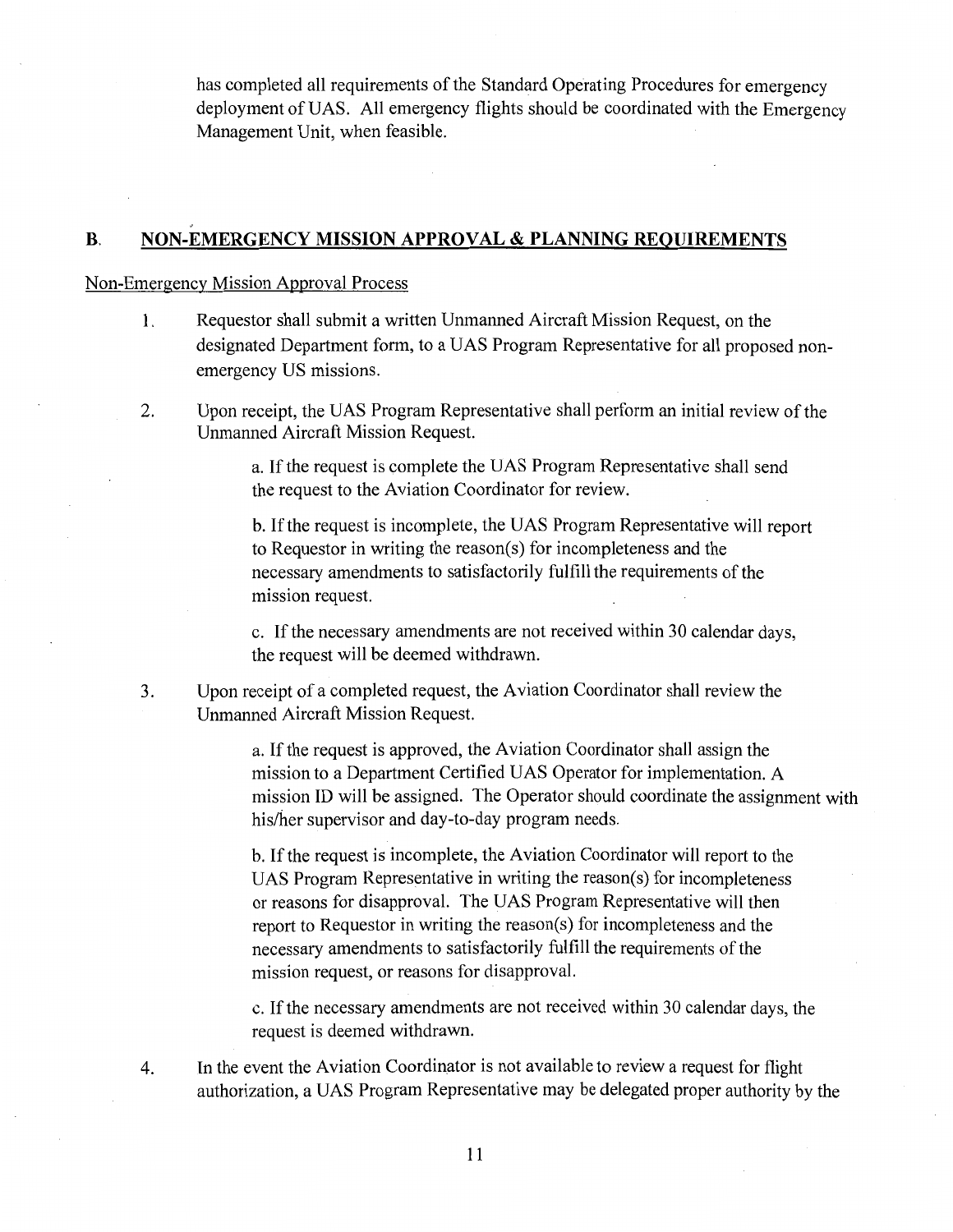Aviation Coordinator or Deputy Commissioner of Public Protection to grant authorization(s) during a specific time period.

5. In the event a UAS Program Representative is not available, Unmanned Aircraft Mission Requests should be sent directly to the Aviation Coordinator for approval.

#### **C. ADDITIONAL APPROVALS NECESSARY FOR FOREST PRESERVE MISSIONS**

- I. A request for UAS access to the Forest Preserve by DEC staff for administrative uses other than those constituting an emergency, must be submitted to the Department's appropriate Regional Program Manager in writing at least ten (10) business days prior to the anticipated start date of the activity. A complete request must specifically identify the area within the Forest Preserve to be accessed, the purpose and need for such access, an assessment of the viability of non-UAS options, the type of UAS used, and the estimated frequency and duration of the activity, including desired dates for such access. The request should be submitted on the Work Plan for Administrative Access Form.
- 2. Upon receipt of such request, the Regional Program Manager shall review the request within five (5) business days and submit comments, if any, to the Aviation Coordinator, Regional Natural Resources Supervisor and the Director of the Division of Lands and Forests.

a. If the request is deemed satisfactory, the Regional Program Manager and the Natural Resource Supervisor shall both sign an approved request. The request will then be submitted to the Director of the Division of Lands and Forests or Deputy Commissioner of Natural Resources, or designee for signature within five (5) business days.

b. If the request is unsatisfactory, the Regional Program Manager will return the request to the requestor with a written explanation of denial, and request changes if applicable.

- 3. The Aviation Coordinator, Regional Director, Regional Natural Resources Supervisor and the Regional Program Managers for each Department Office or Division shall meet annually to review the past year's administrative UAS use within the Forest Preserve.
- 4. The Regional Natural Resource Supervisor or designee shall maintain documentation of administrative UAS use within the Forest Preserve for their Region.
- 5. Emergency UAS use is exempt from the written approval process for access to the Forest Preserve and will follow procedures set forth in Commissioner Policy-54. The Regional Director should be notified of the emergency mission prior to operation, when practical.